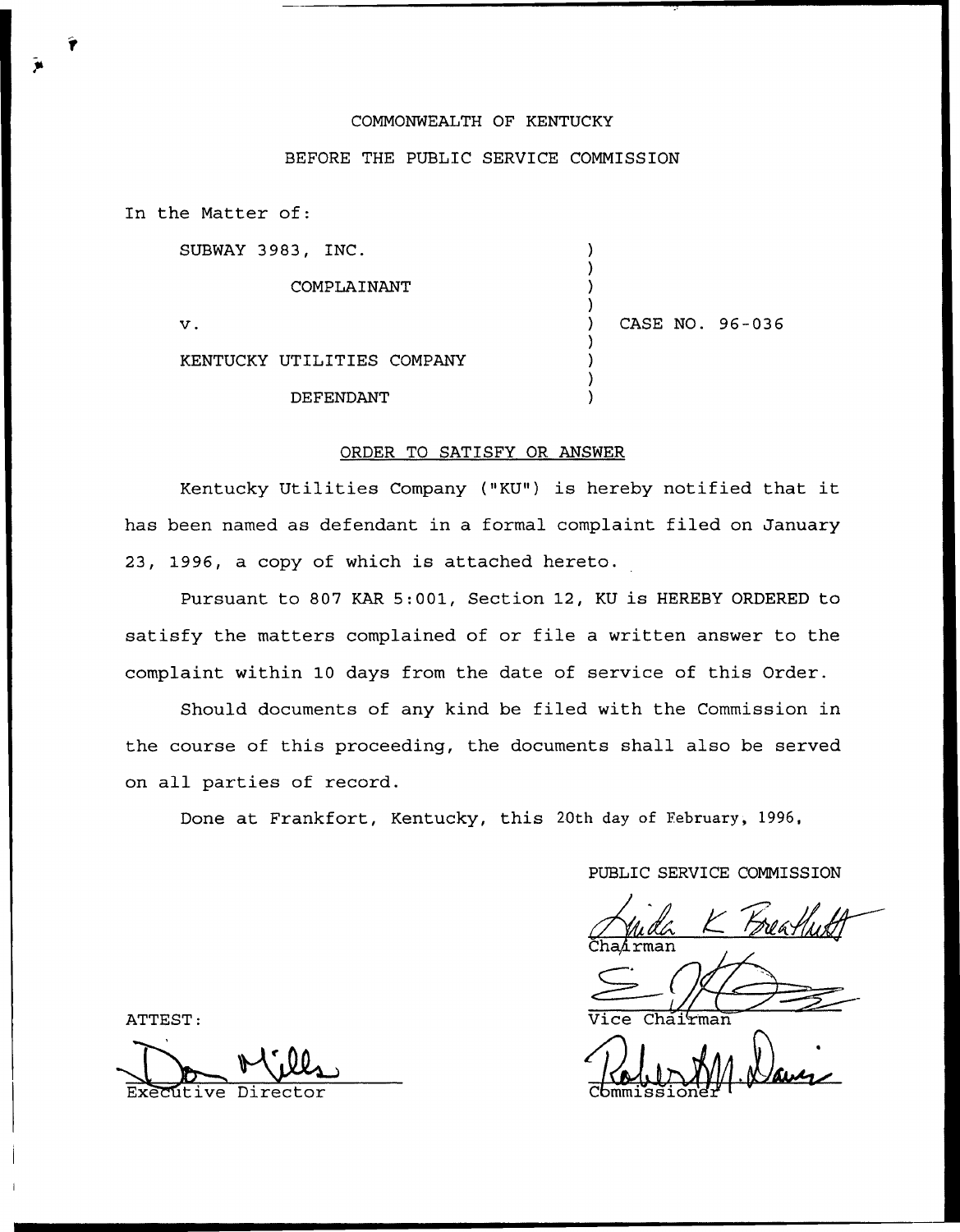## COMMONWEALTH OF KENTUCKY

| <b>EALTH OF KENTUCKY</b>       | RECE !!!             |
|--------------------------------|----------------------|
| <b>BLIC SERVICE COMMISSION</b> | JAN 23 $155$         |
|                                | PUBLIC<br>COMMISSION |
| <b>COMPLAINANT</b>             |                      |
| $96 - 036$                     |                      |
| <b>DEPENDANT</b>               |                      |

BEFORE THE PUBLIC SERVI

The complaint of SUBWAY 3983, MARGARET MASTEY \_\_\_\_ respectfully shows: (Your Full Name)

COMPLAINT

 $(a)$ Subway 3983, Margaret Mastey (Your Full Name)

In the Matter of:

VS.

MARGARET MASTEY RE: SUBWAY 3983, INC.

KENTUCKY UTILITIES

(Your Full Name)

(Name of Utility)

928 N. Mulberry St., Elizabethtown, KY 42701

 $(b)$ Kentucky Utilities (Name of Utility)

> 242 W. Dixie Avenue, Elizabethtown, KY 42701 (Address of Utility)

 $\langle c \rangle$ That: Kentucky Utilities has assessed an arrearage of (Describe here, attaching additional sheets if

\$4,577.09 against complainant. Said arrearage, if<br>necessary, the specific act, fully and clearly, or facts

accurate, having accumulated as the result of<br>that are the reason and basis for the complaint.)

Kentucky Utilities using a defective and/or poorly

Continued on Next Page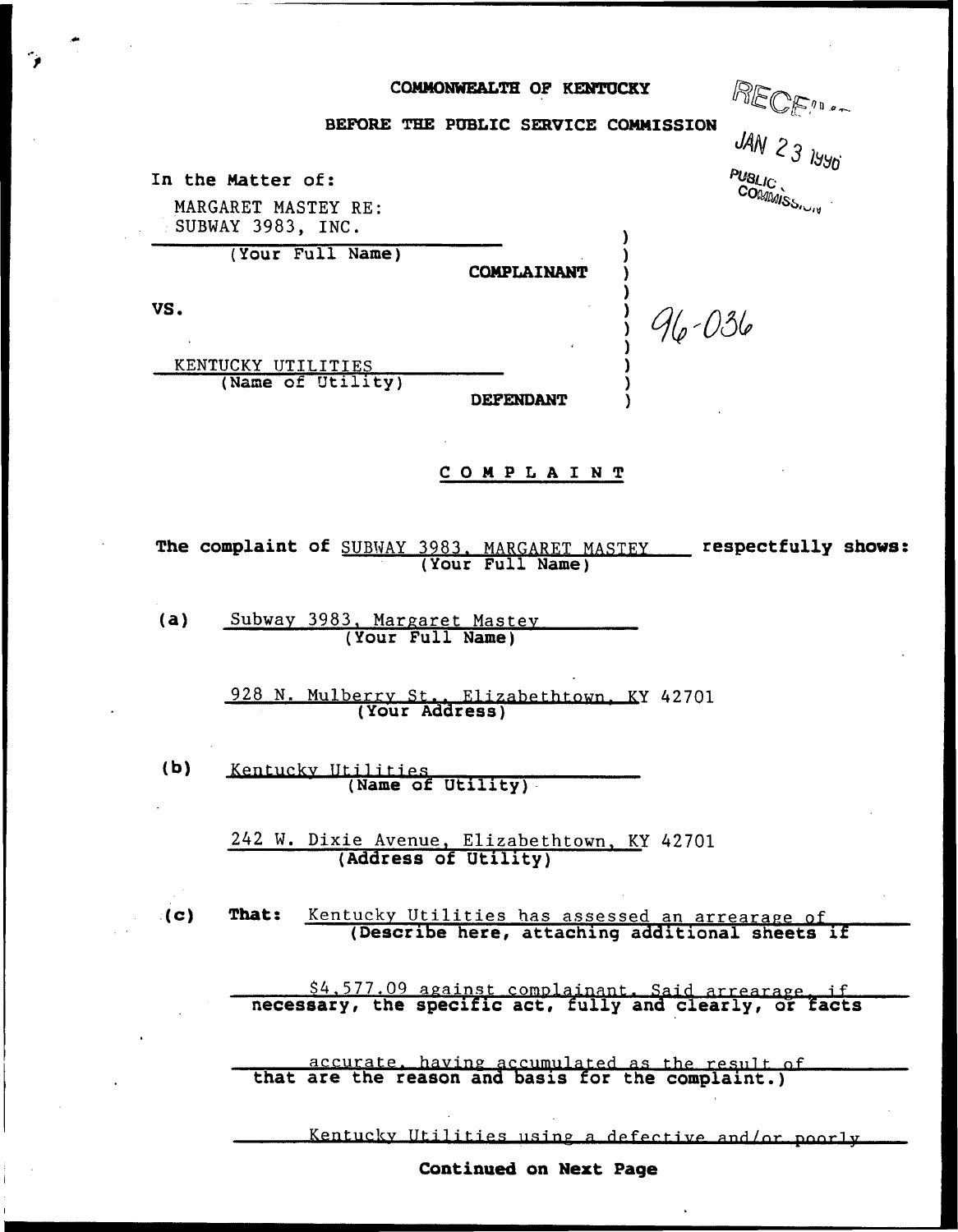Formal Complaint

| SUBWAY 3983 | VS | KENTUCKY UTILITIES |
|-------------|----|--------------------|
| (Your Name) |    | (Utility Name)     |

Page 2

maintained meter at said location and further having failed

to abide by governing regulations and policies requiring

periodic testing of suchmeasuring devices. Kentucky Utilities

did not notify complainant of any available administrative

remedies.

Wherefore, complainant asks that arrearage assessment be voided (Specifically state the

and any sums previously paid against said assessment be refunded relief desired.)

or credited against future billings.

Dated at  $8$  (12Abethfown (Your City) , Kentucky, this  $\sqrt{9/h}$  day

of  $\sqrt{A N U A R}$ (Month)  $-$ , 19 $\frac{9}{6}$ .

 $\mathcal{T}$ (Yout Signature)<br>Susan Marie STREIBLE SUSAN MARIE "STREIBLE ASSOC,<br>PHYLLIS I LONNE MAN & ASSOC,<br>202N MULBERRY

 $\frac{\partial^2 \mathcal{L}}{\partial \mathbf{m}}$  (Name and address of attorney, if any)<br> $\mathcal{L}(\mathcal{L})$  ( $\mathcal{L}(\mathcal{L})$   $\mathcal{L}(\mathcal{L})$   $\mathcal{L}(\mathcal{L})$   $\mathcal{L}(\mathcal{L})$   $\mathcal{L}(\mathcal{L})$   $\mathcal{L}(\mathcal{L})$